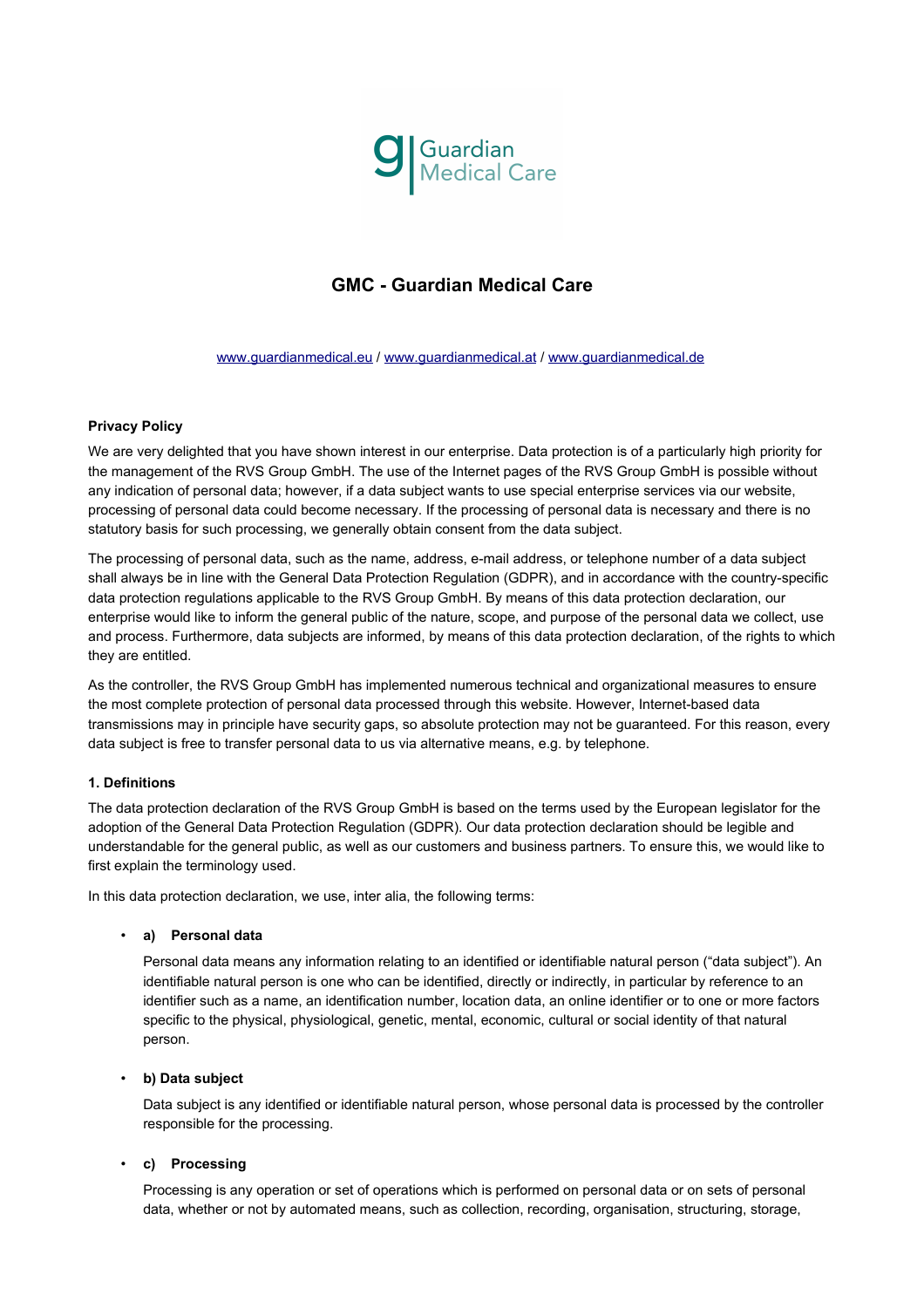adaptation or alteration, retrieval, consultation, use, disclosure by transmission, dissemination or otherwise making available, alignment or combination, restriction, erasure or destruction.

## • **d) Restriction of processing**

Restriction of processing is the marking of stored personal data with the aim of limiting their processing in the future.

# • **e) Profiling**

Profiling means any form of automated processing of personal data consisting of the use of personal data to evaluate certain personal aspects relating to a natural person, in particular to analyse or predict aspects concerning that natural person's performance at work, economic situation, health, personal preferences, interests, reliability, behaviour, location or movements.

# • **f) Pseudonymisation**

Pseudonymisation is the processing of personal data in such a manner that the personal data can no longer be attributed to a specific data subject without the use of additional information, provided that such additional information is kept separately and is subject to technical and organisational measures to ensure that the personal data are not attributed to an identified or identifiable natural person.

## • **g) Controller or controller responsible for the processing**

Controller or controller responsible for the processing is the natural or legal person, public authority, agency or other body which, alone or jointly with others, determines the purposes and means of the processing of personal data; where the purposes and means of such processing are determined by Union or Member State law, the controller or the specific criteria for its nomination may be provided for by Union or Member State law.

# • **h) Processor**

Processor is a natural or legal person, public authority, agency or other body which processes personal data on behalf of the controller.

## • **i) Recipient**

Recipient is a natural or legal person, public authority, agency or another body, to which the personal data are disclosed, whether a third party or not. However, public authorities which may receive personal data in the framework of a particular inquiry in accordance with Union or Member State law shall not be regarded as recipients; the processing of those data by those public authorities shall be in compliance with the applicable data protection rules according to the purposes of the processing.

## • **j) Third party**

Third party is a natural or legal person, public authority, agency or body other than the data subject, controller, processor and persons who, under the direct authority of the controller or processor, are authorised to process personal data.

## • **k) Consent**

Consent of the data subject is any freely given, specific, informed and unambiguous indication of the data subject's wishes by which he or she, by a statement or by a clear affirmative action, signifies agreement to the processing of personal data relating to him or her.

## **2. Name and Address of the controller**

Controller for the purposes of the General Data Protection Regulation (GDPR), other data protection laws applicable in Member states of the European Union and other provisions related to data protection is:

RVS Group GmbH

Bergmanngasse 28

8010 Graz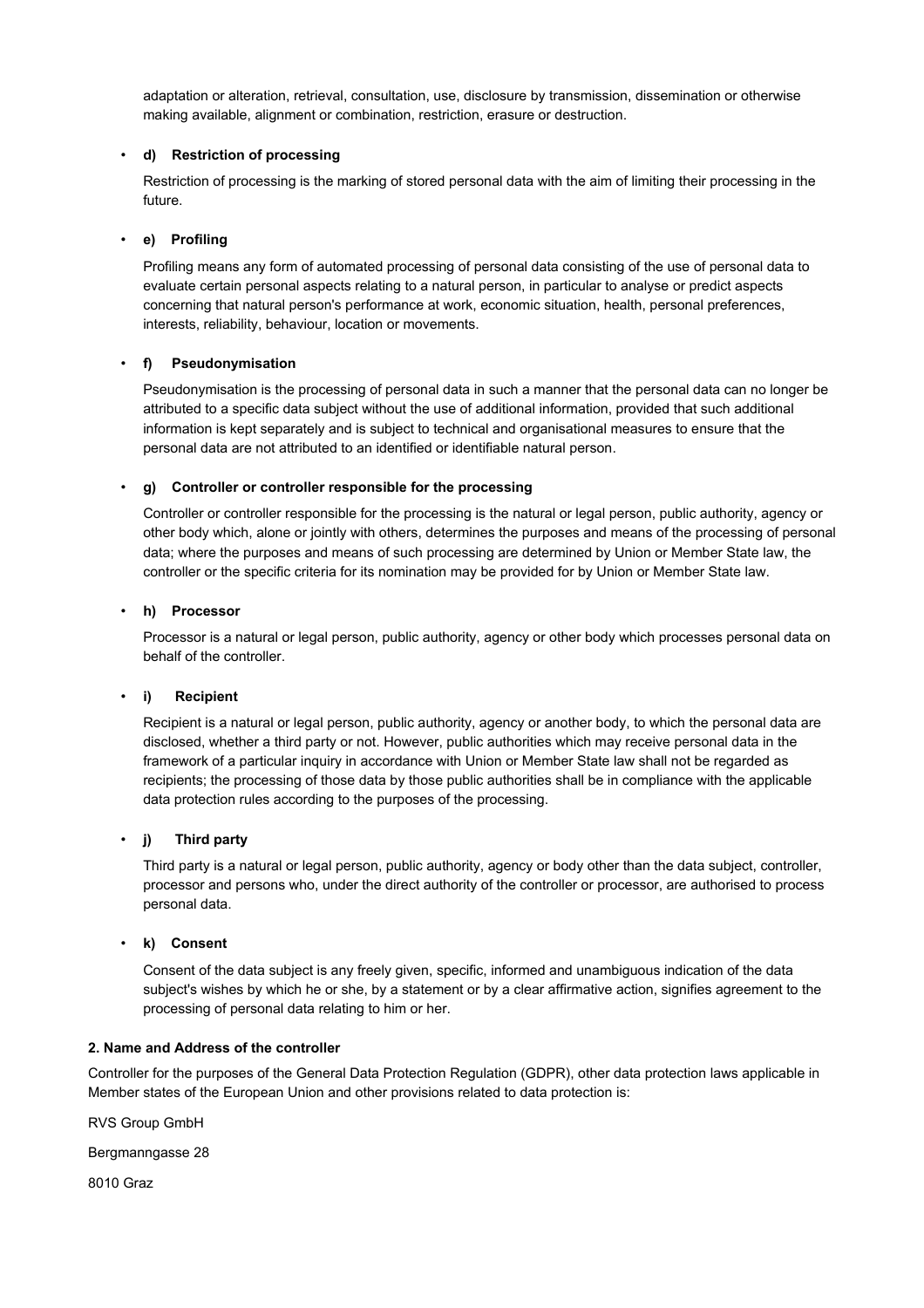## Austria

Email: we@guardianmedical.eu Website: [www.guardianmedical.eu](http://www.guardianmedical.eu/) Company no./ FN: 466751z, Landesgericht f. ZRS Graz

# VAT / UID: ATU72124104

## **3. Cookies**

The Internet pages of the RVS Group GmbH use cookies. Cookies are text files that are stored in a computer system via an Internet browser.

Many Internet sites and servers use cookies. Many cookies contain a so-called cookie ID. A cookie ID is a unique identifier of the cookie. It consists of a character string through which Internet pages and servers can be assigned to the specific Internet browser in which the cookie was stored. This allows visited Internet sites and servers to differentiate the individual browser of the dats subject from other Internet browsers that contain other cookies. A specific Internet browser can be recognized and identified using the unique cookie ID.

Through the use of cookies, the RVS Group GmbH can provide the users of this website with more user-friendly services that would not be possible without the cookie setting.

By means of a cookie, the information and offers on our website can be optimized with the user in mind. Cookies allow us, as previously mentioned, to recognize our website users. The purpose of this recognition is to make it easier for users to utilize our website. The website user that uses cookies, e.g. does not have to enter access data each time the website is accessed, because this is taken over by the website, and the cookie is thus stored on the user's computer system. Another example is the cookie of a shopping cart in an online shop. The online store remembers the articles that a customer has placed in the virtual shopping cart via a cookie.

The data subject may, at any time, prevent the setting of cookies through our website by means of a corresponding setting of the Internet browser used, and may thus permanently deny the setting of cookies. Furthermore, already set cookies may be deleted at any time via an Internet browser or other software programs. This is possible in all popular Internet browsers. If the data subject deactivates the setting of cookies in the Internet browser used, not all functions of our website may be entirely usable.

## **4. Collection of general data and information**

The website of the RVS Group GmbH collects a series of general data and information when a data subject or automated system calls up the website. This general data and information are stored in the server log files. Collected may be (1) the browser types and versions used, (2) the operating system used by the accessing system, (3) the website from which an accessing system reaches our website (so-called referrers), (4) the sub-websites, (5) the date and time of access to the Internet site, (6) an Internet protocol address (IP address), (7) the Internet service provider of the accessing system, and (8) any other similar data and information that may be used in the event of attacks on our information technology systems.

When using these general data and information, the RVS Group GmbH does not draw any conclusions about the data subject. Rather, this information is needed to (1) deliver the content of our website correctly, (2) optimize the content of our website as well as its advertisement, (3) ensure the long-term viability of our information technology systems and website technology, and (4) provide law enforcement authorities with the information necessary for criminal prosecution in case of a cyber-attack. Therefore, the RVS Group GmbH analyzes anonymously collected data and information statistically, with the aim of increasing the data protection and data security of our enterprise, and to ensure an optimal level of protection for the personal data we process. The anonymous data of the server log files are stored separately from all personal data provided by a data subject.

## **5. Contact possibility via the website**

The website of the RVS Group GmbH contains information that enables a quick electronic contact to our enterprise, as well as direct communication with us, which also includes a general address of the so-called electronic mail (e-mail address). If a data subject contacts the controller by e-mail or via a contact form, the personal data transmitted by the data subject are automatically stored. Such personal data transmitted on a voluntary basis by a data subject to the data controller are stored for the purpose of processing or contacting the data subject. There is no transfer of this personal data to third parties.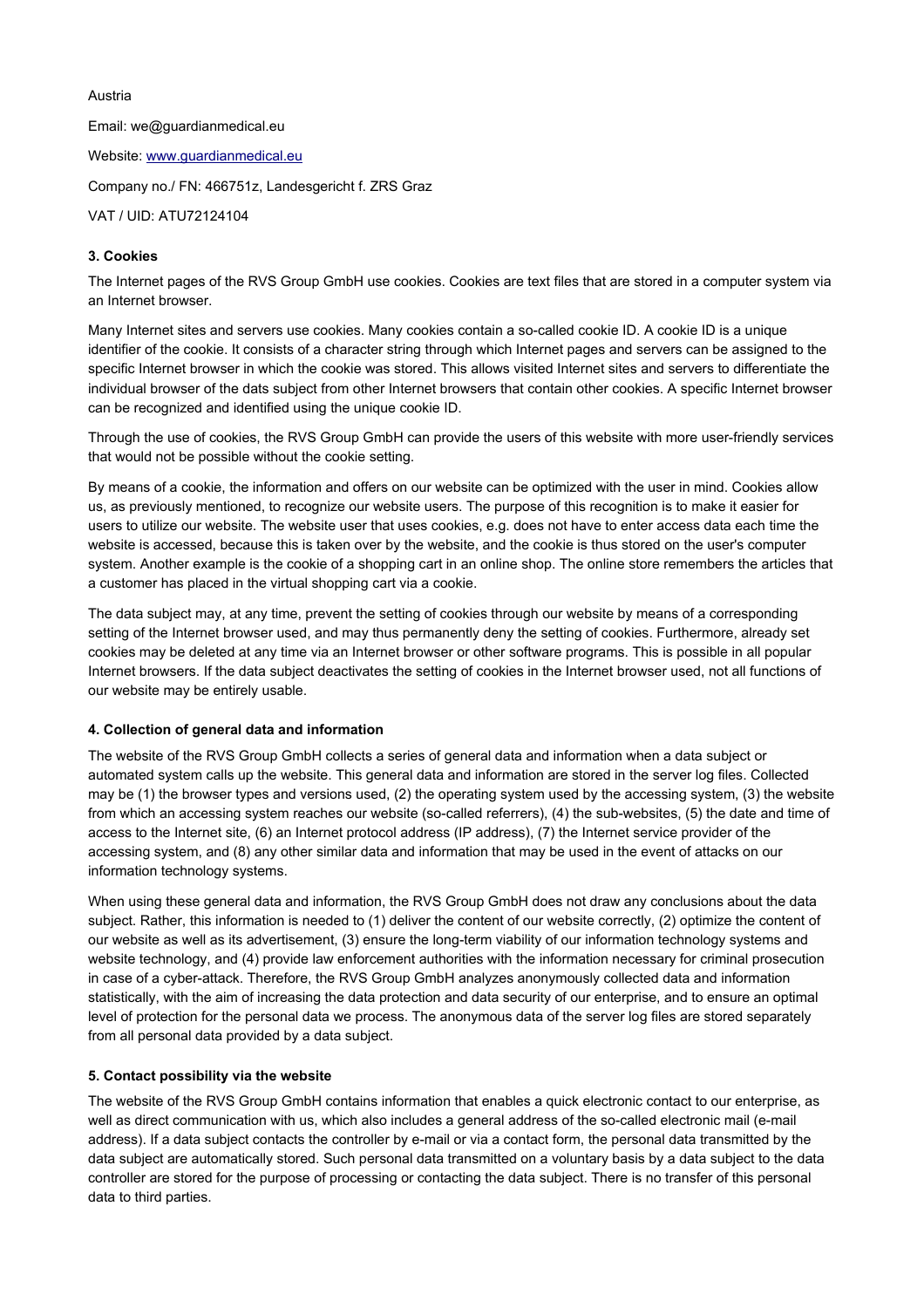#### **6. Routine erasure and blocking of personal data**

The data controller shall process and store the personal data of the data subject only for the period necessary to achieve the purpose of storage, or as far as this is granted by the European legislator or other legislators in laws or regulations to which the controller is subject to.

If the storage purpose is not applicable, or if a storage period prescribed by the European legislator or another competent legislator expires, the personal data are routinely blocked or erased in accordance with legal requirements.

#### **7. Rights of the data subject**

#### • **a) Right of confirmation**

Each data subject shall have the right granted by the European legislator to obtain from the controller the confirmation as to whether or not personal data concerning him or her are being processed. If a data subject wishes to avail himself of this right of confirmation, he or she may, at any time, contact any employee of the controller.

#### • **b) Right of access**

Each data subject shall have the right granted by the European legislator to obtain from the controller free information about his or her personal data stored at any time and a copy of this information. Furthermore, the European directives and regulations grant the data subject access to the following information:

- the purposes of the processing;
- the categories of personal data concerned;
- the recipients or categories of recipients to whom the personal data have been or will be disclosed, in particular recipients in third countries or international organisations;
- where possible, the envisaged period for which the personal data will be stored, or, if not possible, the criteria used to determine that period;
- the existence of the right to request from the controller rectification or erasure of personal data, or restriction of processing of personal data concerning the data subject, or to object to such processing;
- the existence of the right to lodge a complaint with a supervisory authority;
- where the personal data are not collected from the data subject, any available information as to their source;
- the existence of automated decision-making, including profiling, referred to in Article 22(1) and (4) of the GDPR and, at least in those cases, meaningful information about the logic involved, as well as the significance and envisaged consequences of such processing for the data subject.

Furthermore, the data subject shall have a right to obtain information as to whether personal data are transferred to a third country or to an international organisation. Where this is the case, the data subject shall have the right to be informed of the appropriate safeguards relating to the transfer.

If a data subject wishes to avail himself of this right of access, he or she may, at any time, contact any employee of the controller.

#### • **c) Right to rectification**

Each data subject shall have the right granted by the European legislator to obtain from the controller without undue delay the rectification of inaccurate personal data concerning him or her. Taking into account the purposes of the processing, the data subject shall have the right to have incomplete personal data completed, including by means of providing a supplementary statement.

If a data subject wishes to exercise this right to rectification, he or she may, at any time, contact any employee of the controller.

#### • **d) Right to erasure (Right to be forgotten)**

Each data subject shall have the right granted by the European legislator to obtain from the controller the erasure of personal data concerning him or her without undue delay, and the controller shall have the obligation to erase personal data without undue delay where one of the following grounds applies, as long as the processing is not necessary: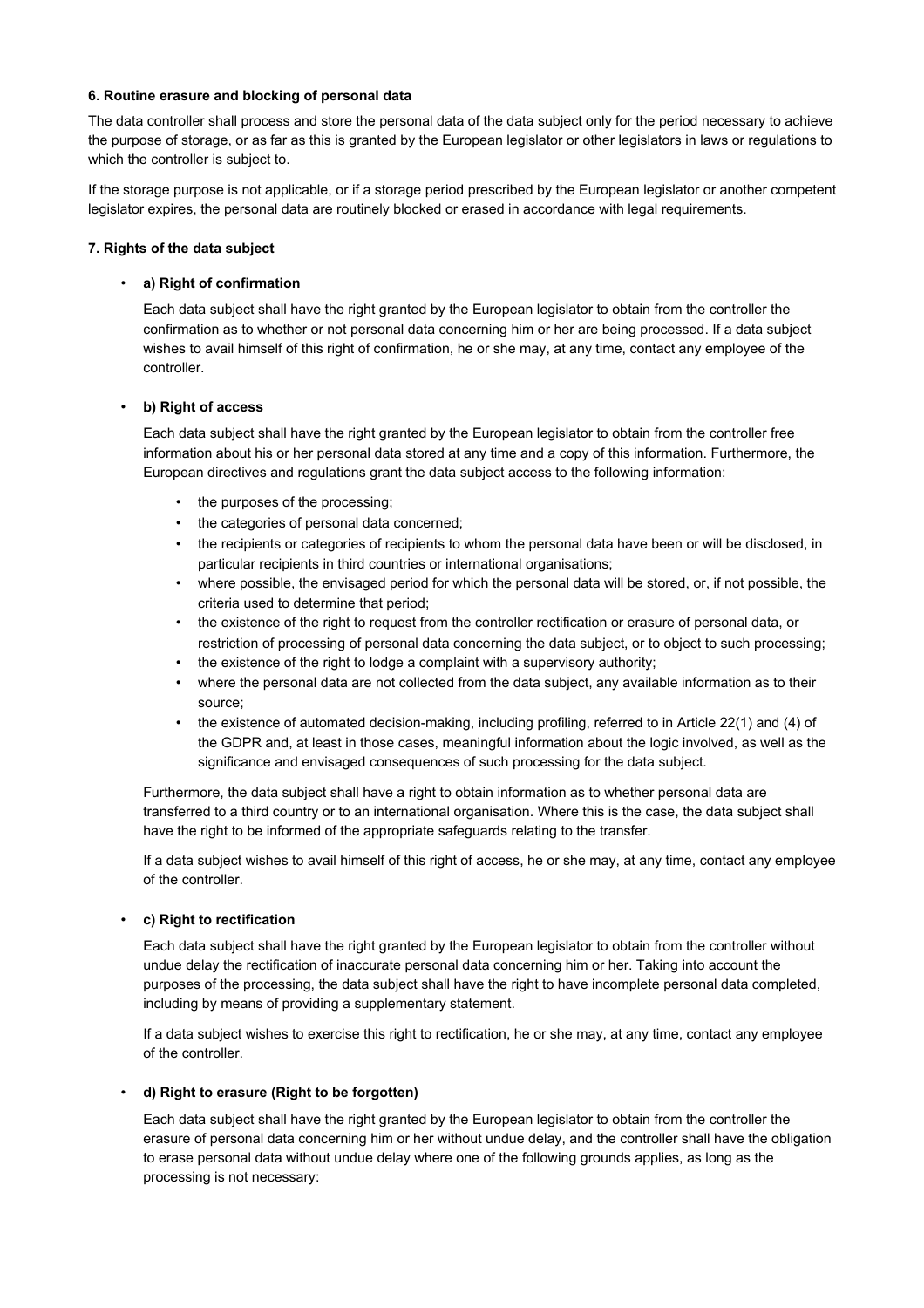- The personal data are no longer necessary in relation to the purposes for which they were collected or otherwise processed.
- The data subject withdraws consent to which the processing is based according to point (a) of Article 6(1) of the GDPR, or point (a) of Article 9(2) of the GDPR, and where there is no other legal ground for the processing.
- The data subject objects to the processing pursuant to Article 21(1) of the GDPR and there are no overriding legitimate grounds for the processing, or the data subject objects to the processing pursuant to Article 21(2) of the GDPR.
- The personal data have been unlawfully processed.
- The personal data must be erased for compliance with a legal obligation in Union or Member State law to which the controller is subject.
- The personal data have been collected in relation to the offer of information society services referred to in Article 8(1) of the GDPR.

If one of the aforementioned reasons applies, and a data subject wishes to request the erasure of personal data stored by the RVS Group GmbH, he or she may, at any time, contact any employee of the controller. An employee of RVS Group GmbH shall promptly ensure that the erasure request is complied with immediately.

Where the controller has made personal data public and is obliged pursuant to Article 17(1) to erase the personal data, the controller, taking account of available technology and the cost of implementation, shall take reasonable steps, including technical measures, to inform other controllers processing the personal data that the data subject has requested erasure by such controllers of any links to, or copy or replication of, those personal data, as far as processing is not required. An employees of the RVS Group GmbH will arrange the necessary measures in individual cases.

# • **e) Right of restriction of processing**

Each data subject shall have the right granted by the European legislator to obtain from the controller restriction of processing where one of the following applies:

- The accuracy of the personal data is contested by the data subject, for a period enabling the controller to verify the accuracy of the personal data.
- The processing is unlawful and the data subject opposes the erasure of the personal data and requests instead the restriction of their use instead.
- The controller no longer needs the personal data for the purposes of the processing, but they are required by the data subject for the establishment, exercise or defence of legal claims.
- The data subject has objected to processing pursuant to Article 21(1) of the GDPR pending the verification whether the legitimate grounds of the controller override those of the data subject.

If one of the aforementioned conditions is met, and a data subject wishes to request the restriction of the processing of personal data stored by the RVS Group GmbH, he or she may at any time contact any employee of the controller. The employee of the RVS Group GmbH will arrange the restriction of the processing.

# • **f) Right to data portability**

Each data subject shall have the right granted by the European legislator, to receive the personal data concerning him or her, which was provided to a controller, in a structured, commonly used and machinereadable format. He or she shall have the right to transmit those data to another controller without hindrance from the controller to which the personal data have been provided, as long as the processing is based on consent pursuant to point (a) of Article 6(1) of the GDPR or point (a) of Article 9(2) of the GDPR, or on a contract pursuant to point (b) of Article 6(1) of the GDPR, and the processing is carried out by automated means, as long as the processing is not necessary for the performance of a task carried out in the public interest or in the exercise of official authority vested in the controller.

Furthermore, in exercising his or her right to data portability pursuant to Article 20(1) of the GDPR, the data subject shall have the right to have personal data transmitted directly from one controller to another, where technically feasible and when doing so does not adversely affect the rights and freedoms of others.

In order to assert the right to data portability, the data subject may at any time contact any employee of the RVS Group GmbH.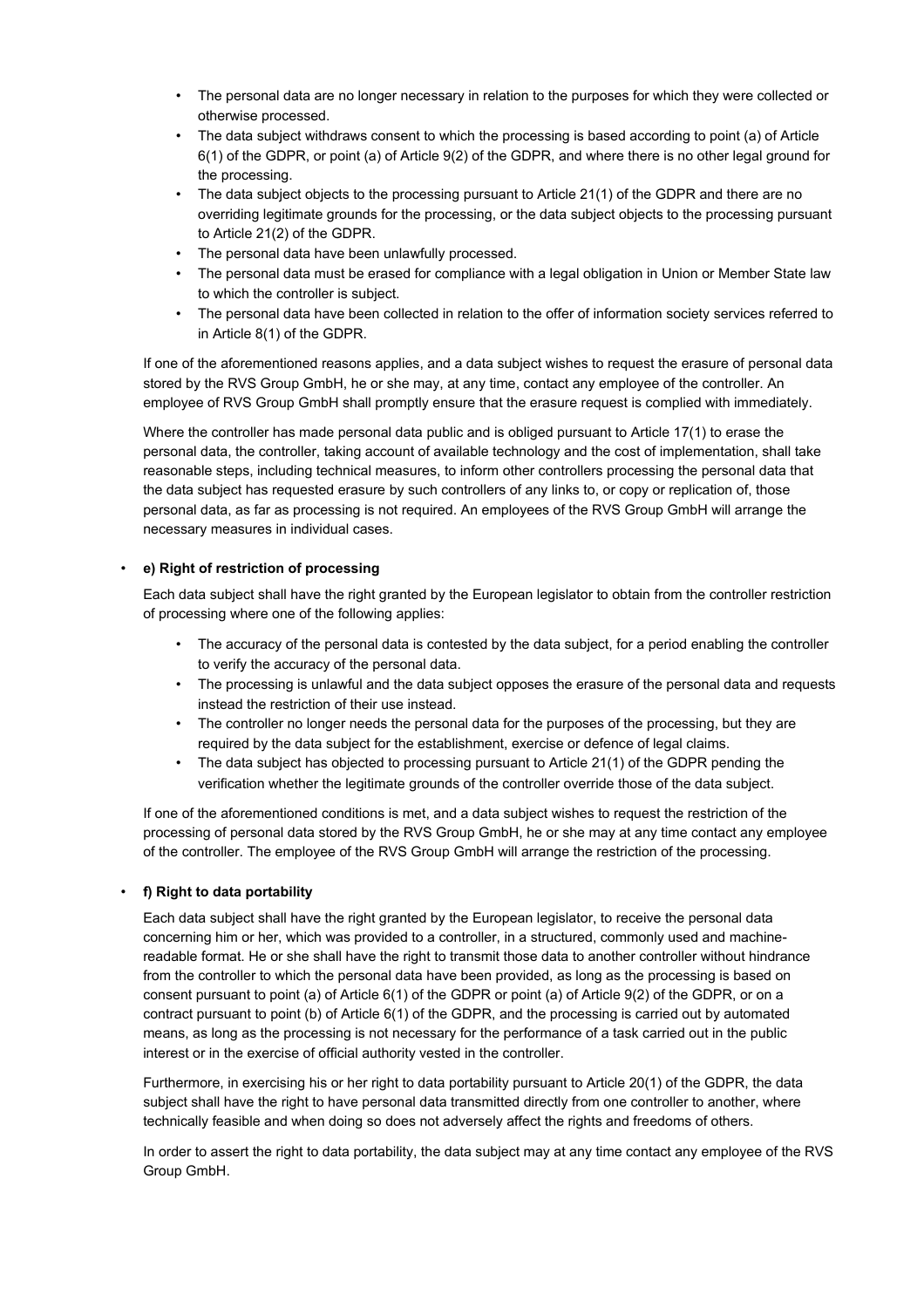#### • **g) Right to object**

Each data subject shall have the right granted by the European legislator to object, on grounds relating to his or her particular situation, at any time, to processing of personal data concerning him or her, which is based on point (e) or (f) of Article 6(1) of the GDPR. This also applies to profiling based on these provisions.

The RVS Group GmbH shall no longer process the personal data in the event of the objection, unless we can demonstrate compelling legitimate grounds for the processing which override the interests, rights and freedoms of the data subject, or for the establishment, exercise or defence of legal claims.

If the RVS Group GmbH processes personal data for direct marketing purposes, the data subject shall have the right to object at any time to processing of personal data concerning him or her for such marketing. This applies to profiling to the extent that it is related to such direct marketing. If the data subject objects to the RVS Group GmbH to the processing for direct marketing purposes, the RVS Group GmbH will no longer process the personal data for these purposes.

In addition, the data subject has the right, on grounds relating to his or her particular situation, to object to processing of personal data concerning him or her by the RVS Group GmbH for scientific or historical research purposes, or for statistical purposes pursuant to Article 89(1) of the GDPR, unless the processing is necessary for the performance of a task carried out for reasons of public interest.

In order to exercise the right to object, the data subject may contact any employee of the RVS Group GmbH. In addition, the data subject is free in the context of the use of information society services, and notwithstanding Directive 2002/58/EC, to use his or her right to object by automated means using technical specifications.

#### • **h) Automated individual decision-making, including profiling**

Each data subject shall have the right granted by the European legislator not to be subject to a decision based solely on automated processing, including profiling, which produces legal effects concerning him or her, or similarly significantly affects him or her, as long as the decision (1) is not is necessary for entering into, or the performance of, a contract between the data subject and a data controller, or (2) is not authorised by Union or Member State law to which the controller is subject and which also lays down suitable measures to safeguard the data subject's rights and freedoms and legitimate interests, or (3) is not based on the data subject's explicit consent.

If the decision (1) is necessary for entering into, or the performance of, a contract between the data subject and a data controller, or (2) it is based on the data subject's explicit consent, the RVS Group GmbH shall implement suitable measures to safeguard the data subject's rights and freedoms and legitimate interests, at least the right to obtain human intervention on the part of the controller, to express his or her point of view and contest the decision.

If the data subject wishes to exercise the rights concerning automated individual decision-making, he or she may, at any time, contact any employee of the RVS Group GmbH.

#### • **i) Right to withdraw data protection consent**

Each data subject shall have the right granted by the European legislator to withdraw his or her consent to processing of his or her personal data at any time.

f the data subject wishes to exercise the right to withdraw the consent, he or she may, at any time, contact any employee of the RVS Group GmbH.

#### **8. Data protection provisions about the application and use of Google Analytics (with anonymization function)**

On this website, the controller has integrated the component of Google Analytics (with the anonymizer function). Google Analytics is a web analytics service. Web analytics is the collection, gathering, and analysis of data about the behavior of visitors to websites. A web analysis service collects, inter alia, data about the website from which a person has come (the so-called referrer), which sub-pages were visited, or how often and for what duration a sub-page was viewed. Web analytics are mainly used for the optimization of a website and in order to carry out a cost-benefit analysis of Internet advertising.

The operator of the Google Analytics component is Google Inc., 1600 Amphitheatre Pkwy, Mountain View, CA 94043- 1351, United States.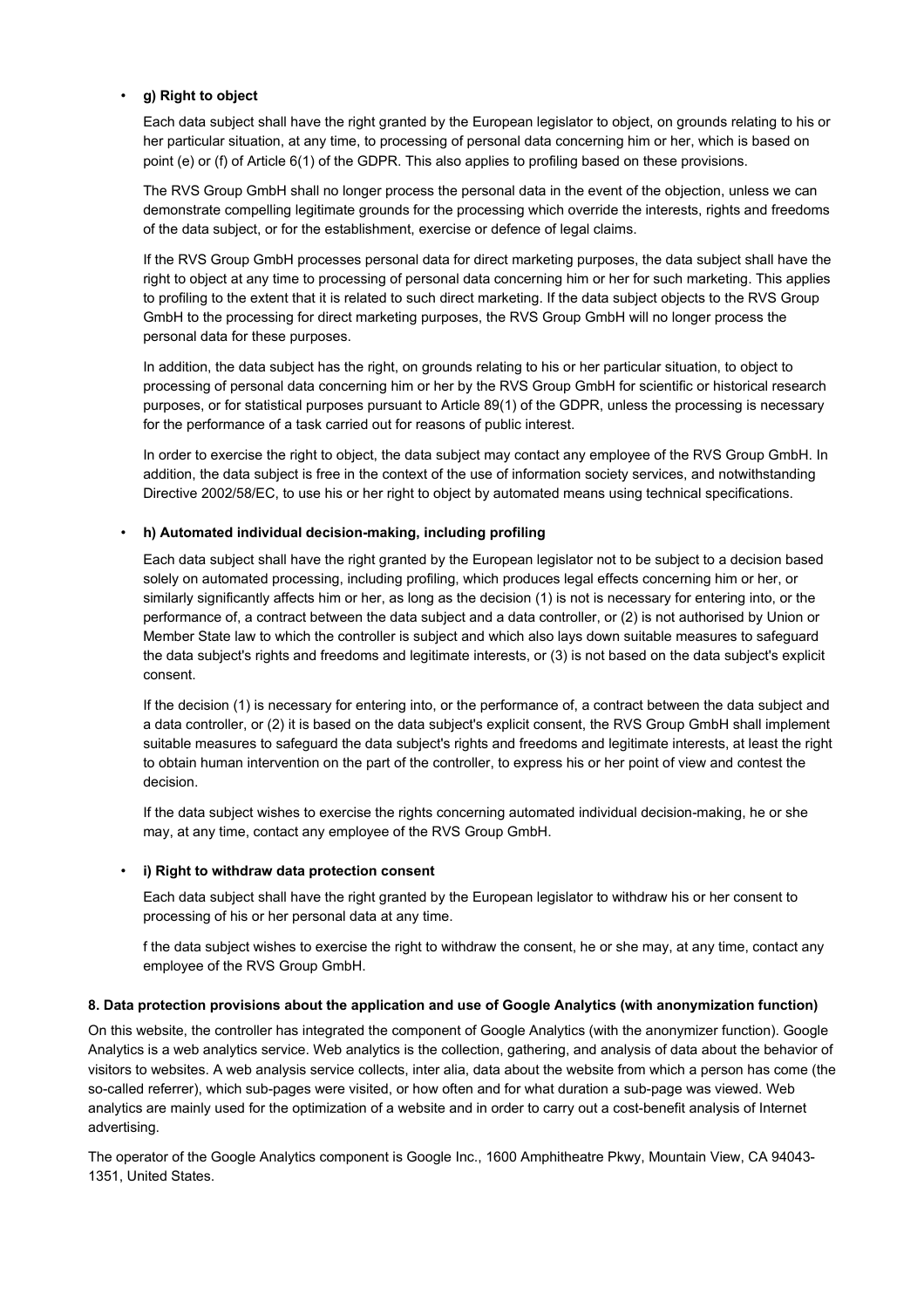For the web analytics through Google Analytics the controller uses the application "\_gat. \_anonymizeIp". By means of this application the IP address of the Internet connection of the data subject is abridged by Google and anonymised when accessing our websites from a Member State of the European Union or another Contracting State to the Agreement on the European Economic Area.

The purpose of the Google Analytics component is to analyze the traffic on our website. Google uses the collected data and information, inter alia, to evaluate the use of our website and to provide online reports, which show the activities on our websites, and to provide other services concerning the use of our Internet site for us.

Google Analytics places a cookie on the information technology system of the data subject. The definition of cookies is explained above. With the setting of the cookie, Google is enabled to analyze the use of our website. With each call-up to one of the individual pages of this Internet site, which is operated by the controller and into which a Google Analytics component was integrated, the Internet browser on the information technology system of the data subject will automatically submit data through the Google Analytics component for the purpose of online advertising and the settlement of commissions to Google. During the course of this technical procedure, the enterprise Google gains knowledge of personal information, such as the IP address of the data subject, which serves Google, inter alia, to understand the origin of visitors and clicks, and subsequently create commission settlements.

The cookie is used to store personal information, such as the access time, the location from which the access was made, and the frequency of visits of our website by the data subject. With each visit to our Internet site, such personal data, including the IP address of the Internet access used by the data subject, will be transmitted to Google in the United States of America. These personal data are stored by Google in the United States of America. Google may pass these personal data collected through the technical procedure to third parties.

The data subject may, as stated above, prevent the setting of cookies through our website at any time by means of a corresponding adjustment of the web browser used and thus permanently deny the setting of cookies. Such an adjustment to the Internet browser used would also prevent Google Analytics from setting a cookie on the information technology system of the data subject. In addition, cookies already in use by Google Analytics may be deleted at any time via a web browser or other software programs.

In addition, the data subject has the possibility of objecting to a collection of data that are generated by Google Analytics, which is related to the use of this website, as well as the processing of this data by Google and the chance to preclude any such. For this purpose, the data subject must download a browser add-on under the link https://tools.google.com/dlpage/gaoptout and install it. This browser add-on tells Google Analytics through a JavaScript, that any data and information about the visits of Internet pages may not be transmitted to Google Analytics. The installation of the browser add-ons is considered an objection by Google. If the information technology system of the data subject is later deleted, formatted, or newly installed, then the data subject must reinstall the browser add-ons to disable Google Analytics. If the browser add-on was uninstalled by the data subject or any other person who is attributable to their sphere of competence, or is disabled, it is possible to execute the reinstallation or reactivation of the browser addons.

Further information and the applicable data protection provisions of Google may be retrieved under https://www.google.com/intl/en/policies/privacy/ and under http://www.google.com/analytics/terms/us.html. Google Analytics is further explained under the following Link https://www.google.com/analytics/.

## **9. Legal basis for the processing**

Art. 6(1) lit. a GDPR serves as the legal basis for processing operations for which we obtain consent for a specific processing purpose. If the processing of personal data is necessary for the performance of a contract to which the data subject is party, as is the case, for example, when processing operations are necessary for the supply of goods or to provide any other service, the processing is based on Article 6(1) lit. b GDPR. The same applies to such processing operations which are necessary for carrying out pre-contractual measures, for example in the case of inquiries concerning our products or services. Is our company subject to a legal obligation by which processing of personal data is required, such as for the fulfillment of tax obligations, the processing is based on Art. 6(1) lit. c GDPR. In rare cases, the processing of personal data may be necessary to protect the vital interests of the data subject or of another natural person. This would be the case, for example, if a visitor were injured in our company and his name, age, health insurance data or other vital information would have to be passed on to a doctor, hospital or other third party. Then the processing would be based on Art. 6(1) lit. d GDPR. Finally, processing operations could be based on Article 6(1) lit. f GDPR. This legal basis is used for processing operations which are not covered by any of the abovementioned legal grounds, if processing is necessary for the purposes of the legitimate interests pursued by our company or by a third party, except where such interests are overridden by the interests or fundamental rights and freedoms of the data subject which require protection of personal data. Such processing operations are particularly permissible because they have